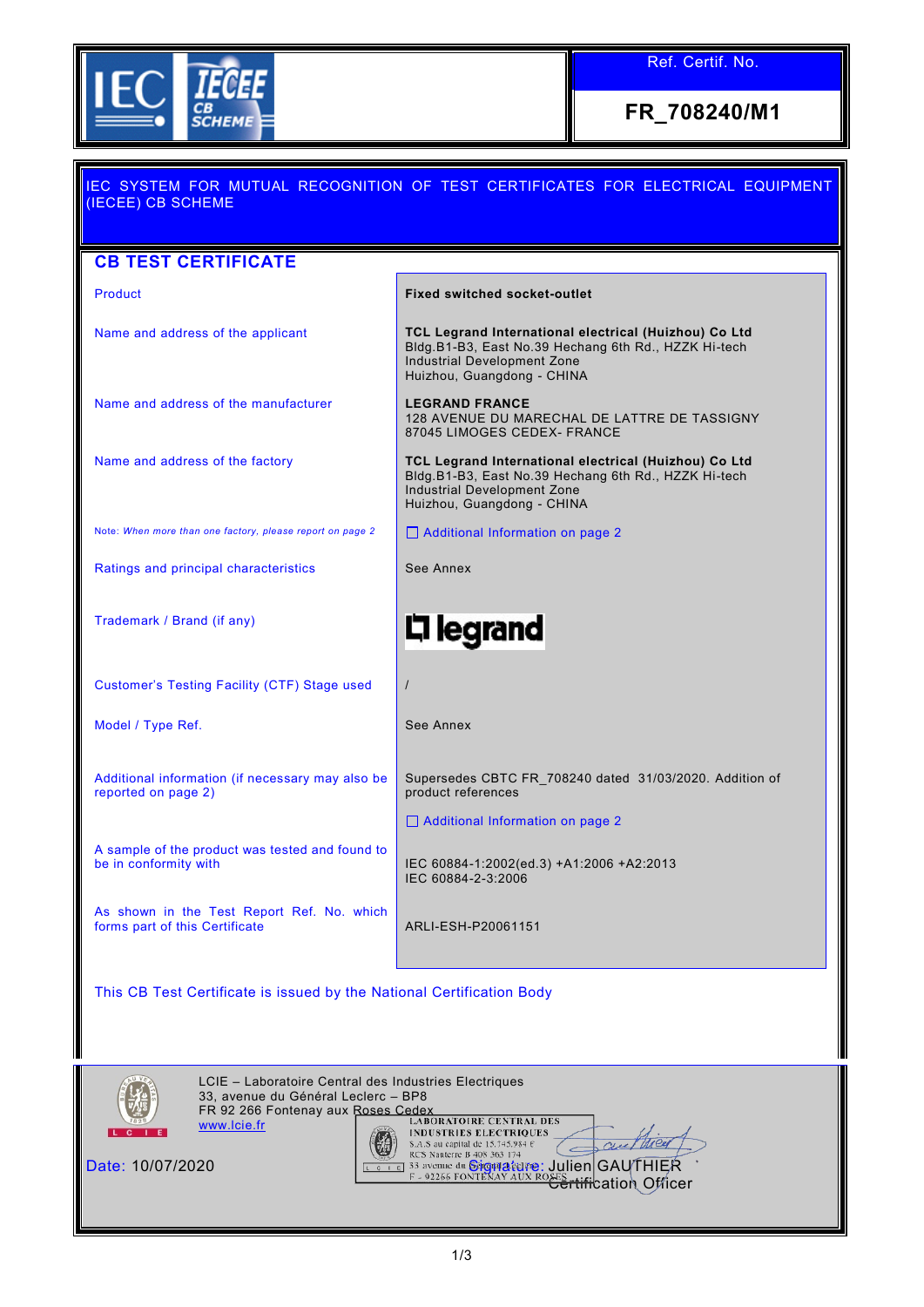Ref. Certif. No.



**FR\_708240/M1**

## **ANNEX**

**References, ratings and main characteristics:**

| Reference        | Group*          | Product description                                                                                                | Color of<br>enclosure |  |
|------------------|-----------------|--------------------------------------------------------------------------------------------------------------------|-----------------------|--|
| 282441           | G15             | 1G BS 13A SWITCHED SOCKET WITH 1<br><b>USB TYPE A CHARGER</b>                                                      | <b>WHITE</b>          |  |
| 282441-C         | G <sub>15</sub> | 1G BS 13A SWITCHED SOCKET WITH 1<br><b>USB TYPE A CHARGER</b>                                                      | <b>MATT BLACK</b>     |  |
| 282441-C1        | G15             | 1G BS 13A SWITCHED SOCKET WITH 1<br><b>USB TYPE A CHARGER</b>                                                      | ROSE GOLD             |  |
| 282441-C2        | G15             | 1G BS 13A SWITCHED SOCKET WITH 1<br><b>CHAMPAGNE</b><br><b>USB TYPE A CHARGER</b>                                  |                       |  |
| 282441-C3        | G15             | 1G BS 13A SWITCHED SOCKET WITH 1<br><b>USB TYPE A CHARGER</b>                                                      | <b>DARK SILVER</b>    |  |
| 617058           | G15             | 1G BS 13A SWITCHED SOCKET WITH 1<br>USB TYPE A CHARGER                                                             | <b>WHITE</b>          |  |
| 617358           | G15             | 1G BS 13A SWITCHED SOCKET WITH 1<br><b>USB TYPE A CHARGER</b>                                                      | <b>GREY</b>           |  |
| 617458           | G15             | 1G BS 13A SWITCHED SOCKET WITH 1<br>USB TYPE A CHARGER                                                             | <b>BROWN</b>          |  |
| 617658           | G15             | 1G BS 13A SWITCHED SOCKET WITH 1<br>USB TYPE A CHARGER                                                             | <b>WHITE</b>          |  |
| 617758           | G15             | 1G BS 13A SWITCHED SOCKET WITH 1<br>USB TYPE A CHARGER                                                             | <b>ANTHRACITE</b>     |  |
| 617858           | G15             | 1G BS 13A SWITCHED SOCKET WITH 1<br><b>USB TYPE A CHARGER</b>                                                      | <b>IVORY</b>          |  |
| K8/15/13/U-HK    | G15             | 1G BS 13A SWITCHED SOCKET WITH 1<br>USB TYPE A CHARGER                                                             | <b>WHITE</b>          |  |
| K8/15/13/U-C-HK  | G15             | 1G BS 13A SWITCHED SOCKET WITH 1<br><b>USB TYPE A CHARGER</b>                                                      | <b>MATT BLACK</b>     |  |
| K8/15/13/U-C1-HK | G15             | 1G BS 13A SWITCHED SOCKET WITH 1<br><b>USB TYPE A CHARGER</b>                                                      | ROSE GOLD             |  |
| K8/15/13/U-C2-HK | G15             | 1G BS 13A SWITCHED SOCKET WITH 1<br>USB TYPE A CHARGER                                                             | <b>CHAMPAGNE</b>      |  |
| K8/15/13/U-C3-HK | G15             | 1G BS 13A SWITCHED SOCKET WITH 1<br><b>USB TYPE A CHARGER</b>                                                      | <b>DARK SILVER</b>    |  |
| K8/15/13/U-C4-HK | G15             | 1G BS 13A SWITCHED SOCKET WITH 1<br><b>USB TYPE A CHARGER</b>                                                      | <b>PINK</b>           |  |
| 570080           | G <sub>15</sub> | 1G BS 13A SWITCHED SOCKET WITH 1<br><b>USB TYPE A CHARGER</b><br>The reference for cover plate equipped:<br>575134 | <b>SOFT ALU</b>       |  |
| 571080           | G15             | 1G BS 13A SWITCHED SOCKET WITH 1<br><b>USB TYPE A CHARGER</b><br>The reference for cover plate equipped:<br>575136 | <b>CHAMPAGNE</b>      |  |

\* The "group" denotes applicant's categorization.



LCIE – Laboratoire Central des Industries Electriques 33, avenue du Général Leclerc – BP8 FR 92 266 Fontenay aux Roses Cedex [www.lcie.fr](http://www.lcie.fr/)



Date: 10/07/2020 Signature: Julien GAUTHIER Certification Officer